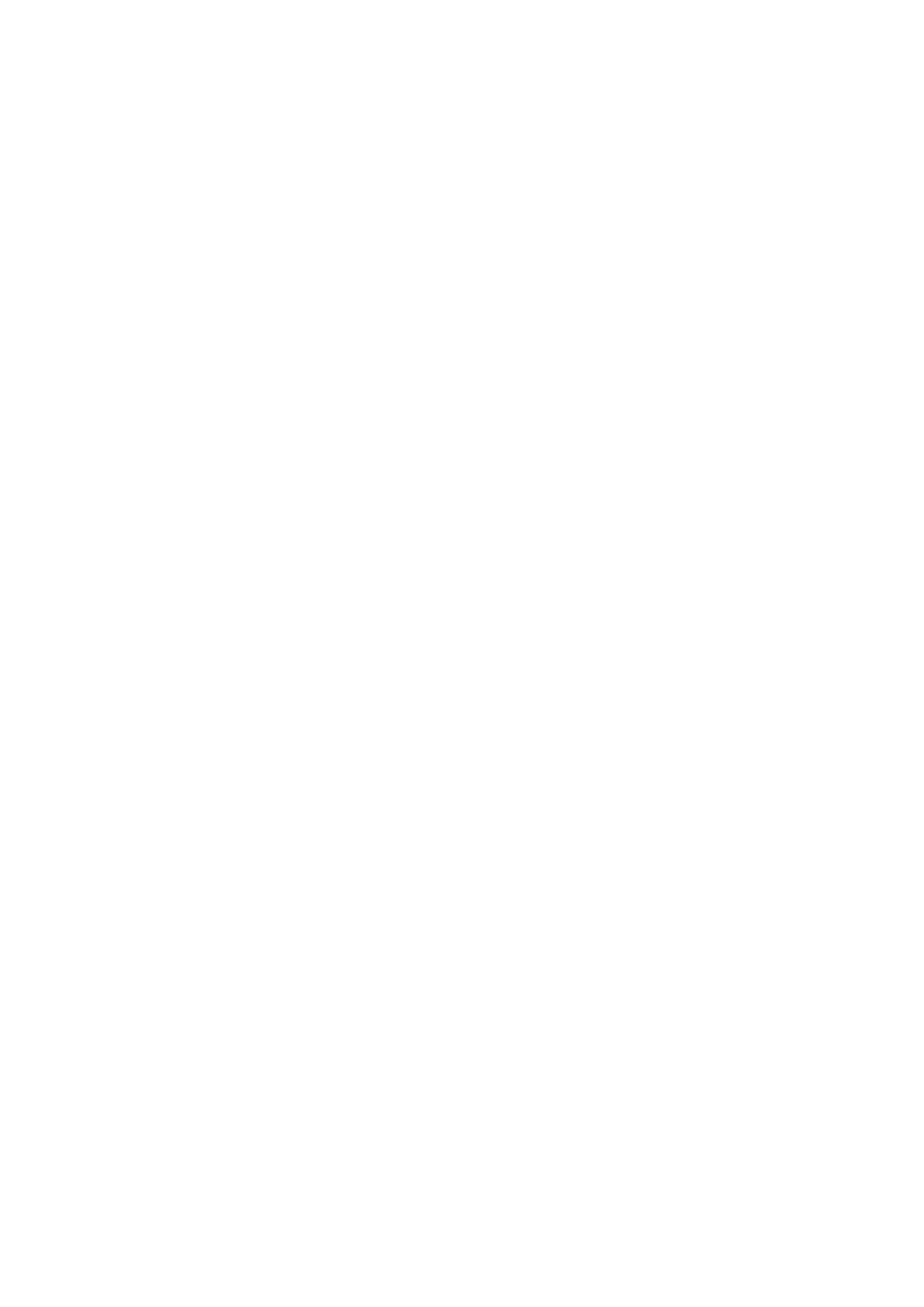

**BANK OF ENGLAND<br>PRUDENTIAL REGULATION AUTHORITY** 

## Policy Statement | PS4/22 Trading activity wind-down

May 2022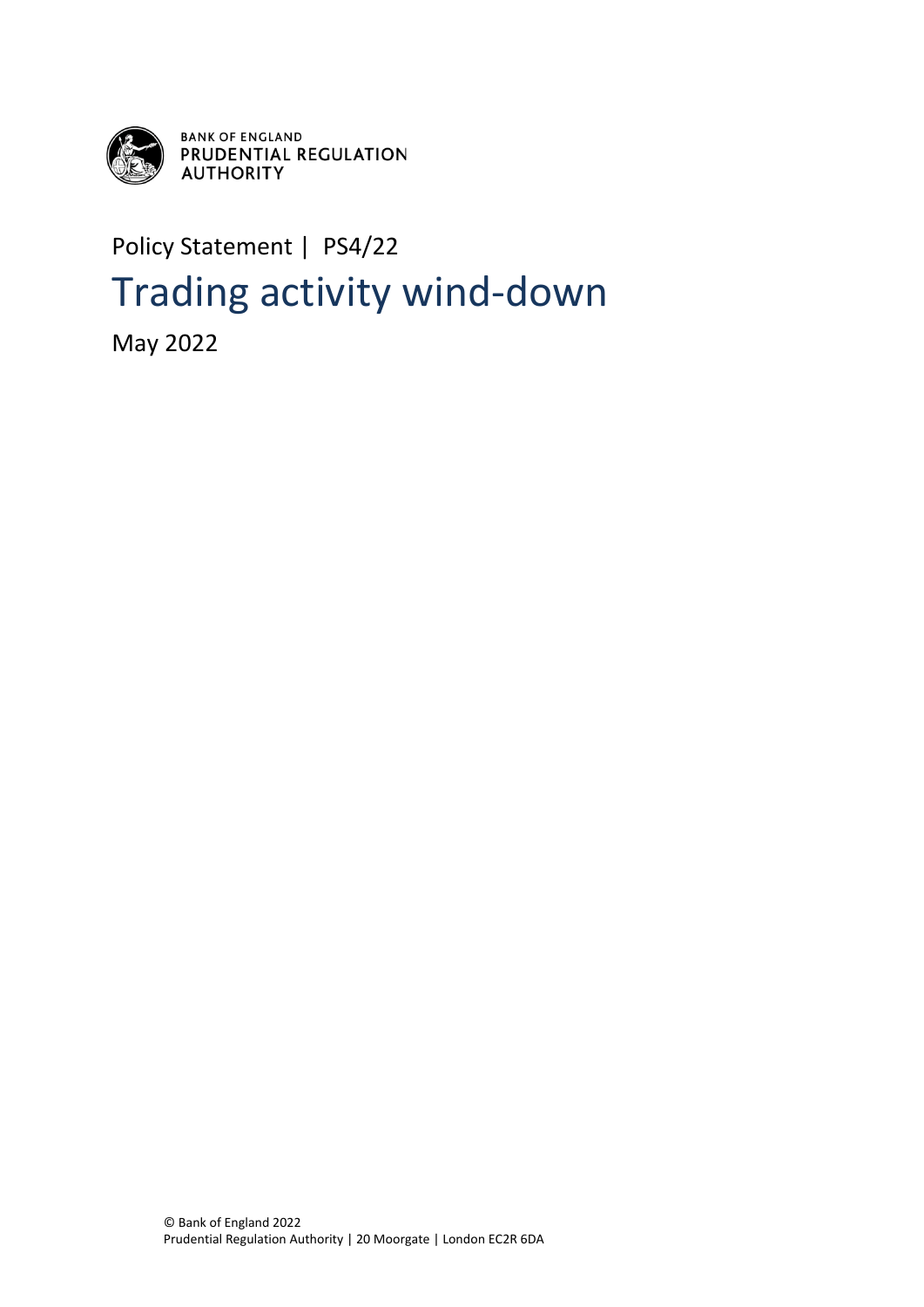## **Contents**

| $\mathbf{1}$   | <b>Overview</b>              |    |
|----------------|------------------------------|----|
| $\overline{2}$ | <b>Feedback to responses</b> |    |
|                | <b>Appendices</b>            | 14 |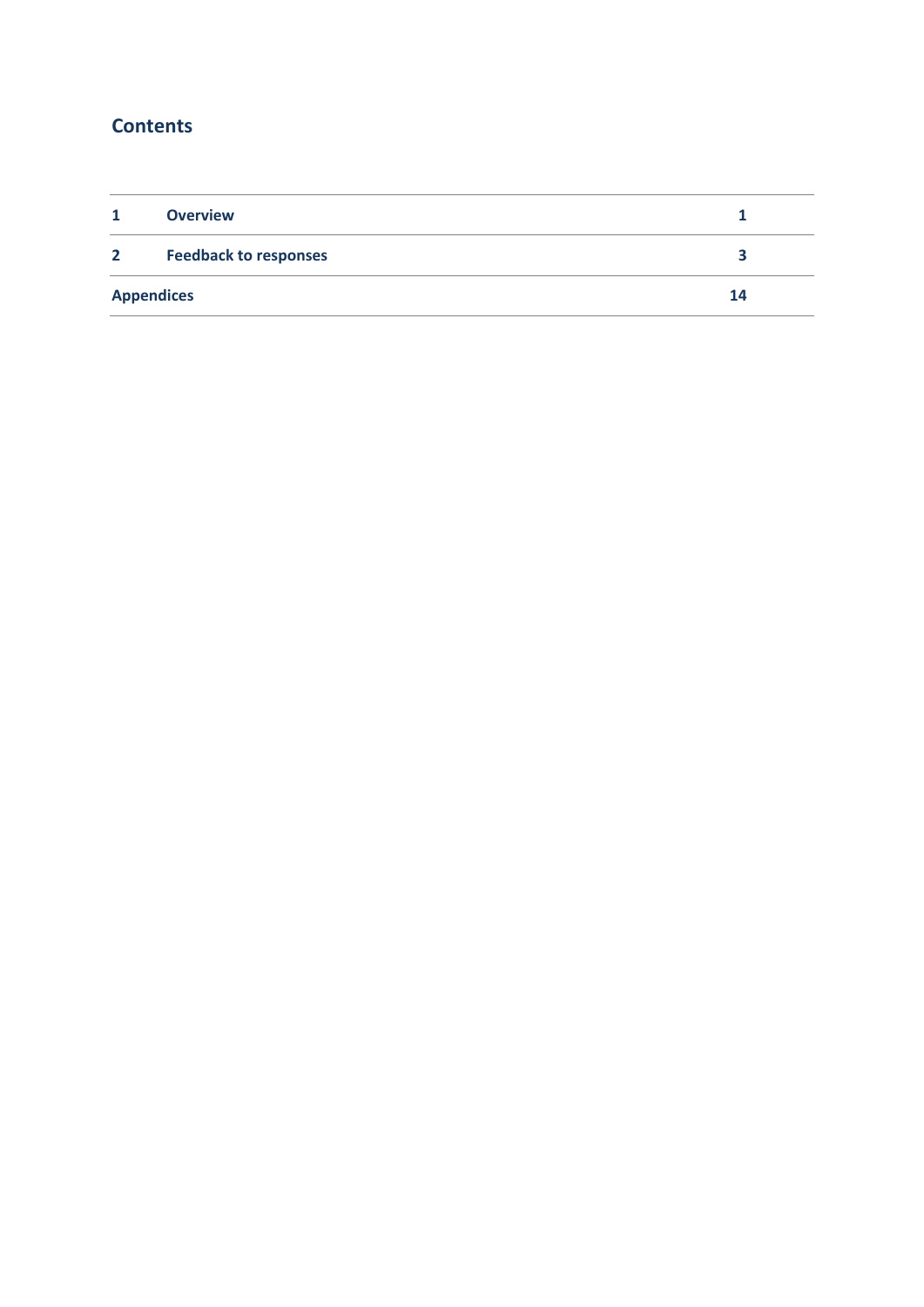#### <span id="page-4-0"></span> $\mathbf 1$ **Overview**

1.1 This Prudential Regulation Authority (PRA) Policy Statement (PS) provides feedback to responses to Consultation Paper (CP) 20/21 'Trading activity wind-down'.1 It also contains the PRA's final policy, as follows:

- Supervisory Statement (SS) 1/22 'Trading activity wind-down' (Appendix 1);
- Statement of Policy (SoP) 'Trading activity wind-down' (Appendix 2); and
- updated SS9/17 'Recovery Planning' (Appendix 3).

1.2 This PS is relevant to, although may not apply directly to, all PRA-authorised UK banks, their qualifying parent undertakings, PRA-designated investment firms and third-country branches that are engaged in trading activities. This PS is also relevant to policymakers and practitioners that would expect to be involved in a firm's resolution. It is not relevant to credit unions.

#### **Background**

1.3 In CP20/21, the PRA proposed expectations on firms to:

- include a baseline set of factors when designing the scenario or scenarios used to develop and test the trading activity wind-down (TWD) option (referred to as the 'TWD scenario');
- develop information provision and decision-making capabilities and refresh capabilities (referred to as 'TWD capabilities'); and
- produce and maintain data of a breadth and granularity consistent with the templates set out in the appendices of the draft SS 'Trading activity wind-down'.

#### **Summary of responses**

1.4 The PRA received four responses to the CP. Respondents generally supported the purpose of the TWD policy. Respondents made a number of observations and requests for clarification which are set out in Chapter 2.

#### **Changes to draft policy**

1.5 Having considered the responses to the CP, the PRA has made changes to the final policy to further clarify the PRA's expectations. A summary of the key changes is set out below:

- SS1/22 Chapter 4 (paragraphs 4.27, 4.39-4.40): the PRA provides further clarification on the projection of risk-based losses (RBLs).
- SS1/22 Chapter 5 (paragraphs 5.1, 5.3-5.4): the PRA renames the non-mandatory templates as TWD templates, and clarifies its expectations for TWD firms that intend to adopt their own format of TWD templates.
- SS1/22 Chapter 6 (paragraph 6.8): additional details are provided for TWD firms that are part of third-country groups concerning their compliance with recovery and resolution requirements.

<sup>1</sup> October 2021: [https://www.bankofengland.co.uk/prudential-regulation/publication/2021/october/trading-activity-wind-down.](https://www.bankofengland.co.uk/prudential-regulation/publication/2021/october/trading-activity-wind-down)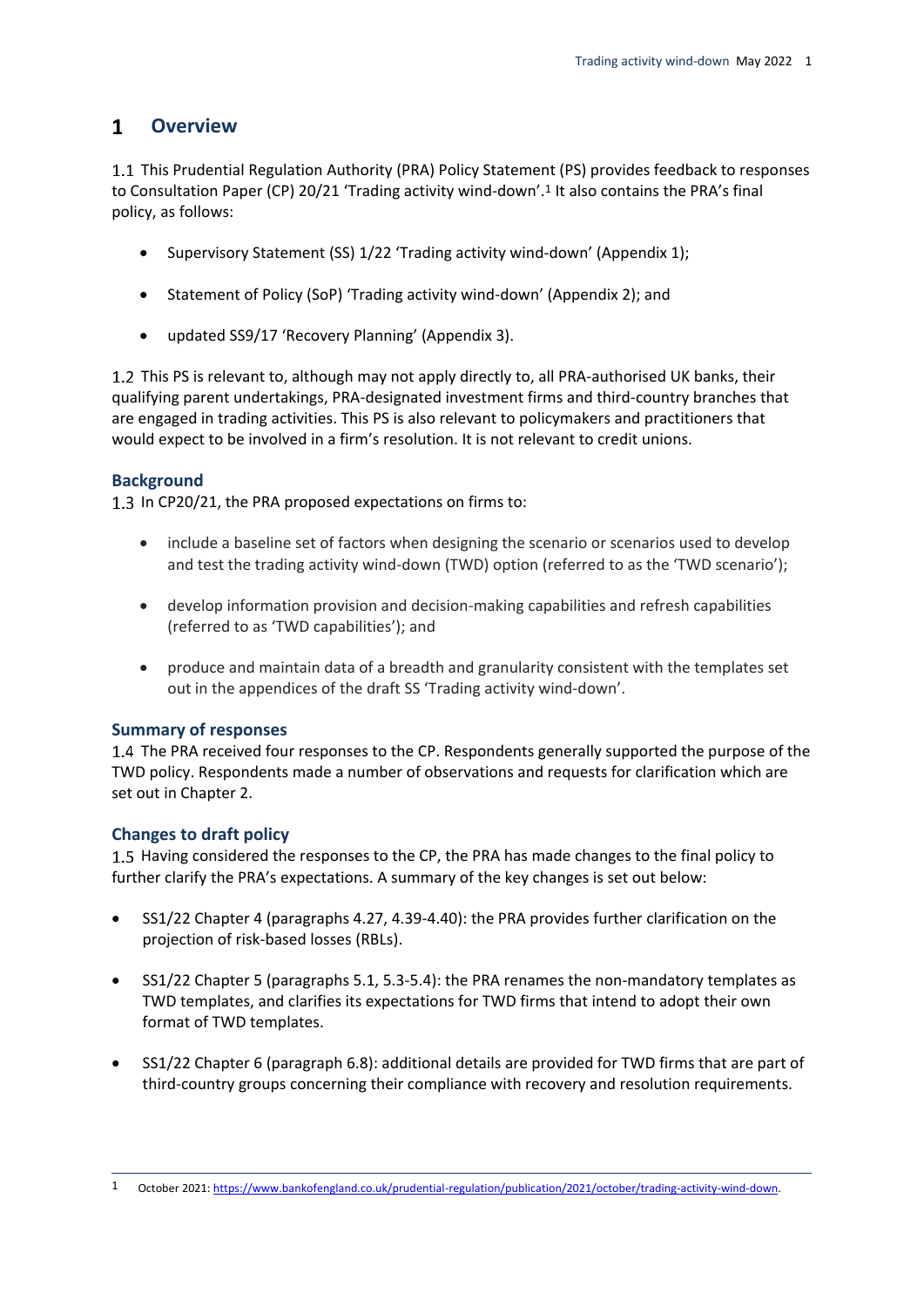• The PRA has made some minor drafting amendments to SS1/22, SS9/17 and the Trading activity wind-down SoP to improve readability.

1.6 The PRA considers that the changes to its draft policy will not have a significant impact on firms, and will not have a significantly different impact on mutuals than for other firms. As a result, the cost benefit analysis has not been updated in respect of these changes.

#### **Implementation and next steps**

1.7 Firms will be expected to meet the expectations in SS1/22 by Monday 3 March 2025. This is approximately 2 months later than the implementation date originally proposed in CP20/21.

1.8 PRA supervisors will engage with TWD firms throughout the period until the TWD policy expectations come into force. Supervisors will want to understand that firms are making adequate preparations significantly in advance of the implementation date and have oversight of progress to implementation. Firms should expect this dialogue to commence in the second half of 2022, with the exact timing to be confirmed by PRA supervisors.

1.9 References related to the UK's membership of the EU in SS9/17 have been updated as part of this PS to reflect the UK's withdrawal from the EU. Unless otherwise stated, any remaining references to EU or EU-derived legislation refer to the version of that legislation which forms part of retained EU law.2

<sup>2</sup> For further information please se[e Transitioning to post-exit rules and standards](https://www.bankofengland.co.uk/eu-withdrawal/transitioning-to-post-exit-rules-and-standards) webpage.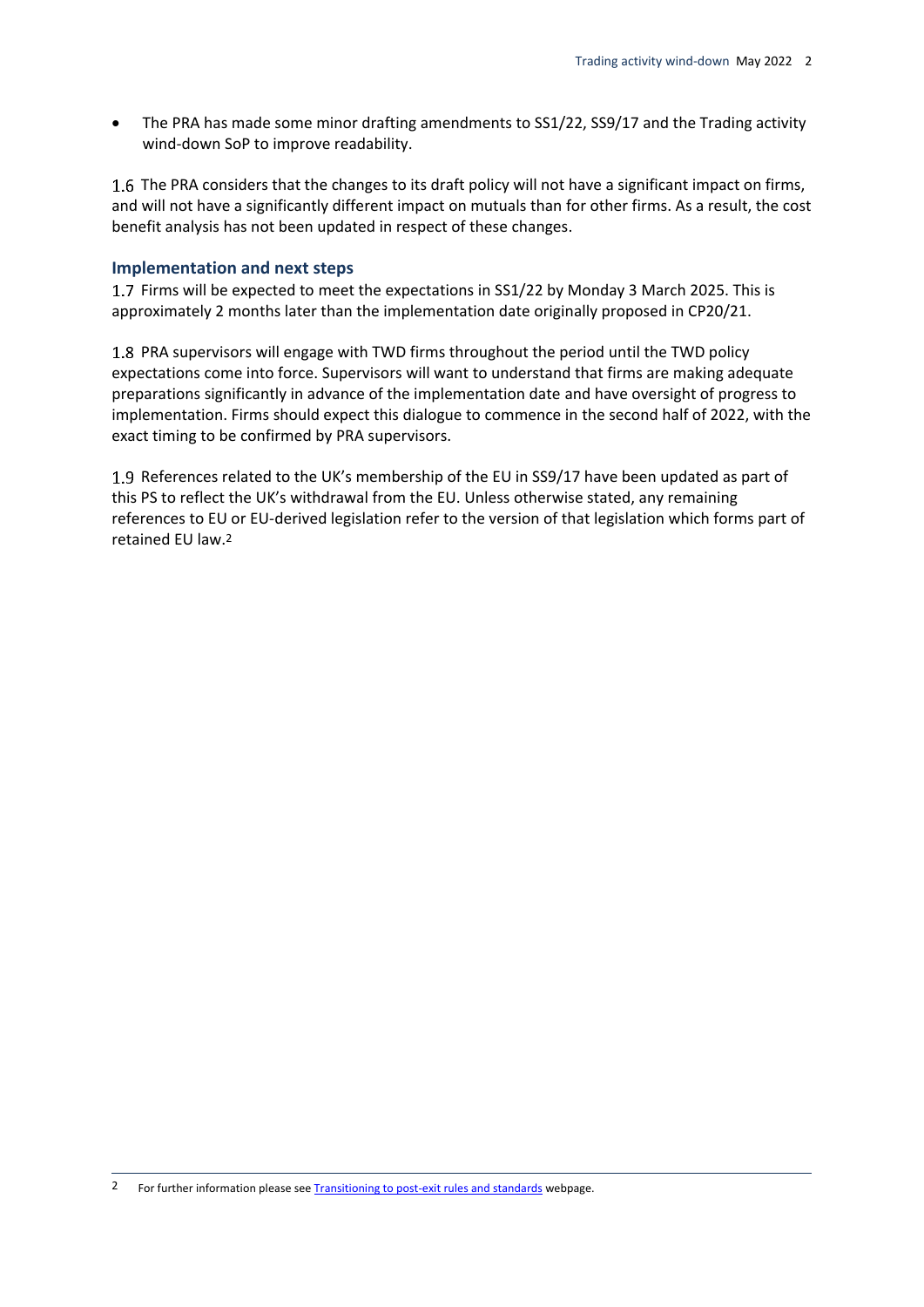#### <span id="page-6-0"></span> $2<sup>1</sup>$ **Feedback to responses**

2.1 The PRA must consider representations that are made to it in accordance with its duty to consult on its general policies and practices and must publish, in such manner as it thinks appropriate, responses to the representations.

2.2 The PRA has considered the responses received to the CP. This chapter sets out the PRA's feedback to those responses, and its final decisions.

2.3 The sections below have been structured broadly along the same lines as the chapters of the CP, with some areas rearranged to better respond to related issues. The responses have been grouped as follows:

- general comments;
- TWD option;
- TWD capabilities;
- TWD templates; and
- application of TWD policy in the context of a group.

#### **General comments**

2.4 The PRA proposed that the expectations in the TWD policy will apply to TWD firms engaged in trading activities that may affect the financial stability of the UK. The implementation date of the TWD policy was proposed to be Wednesday 1 January 2025.

Four respondents thought that the PRA's proposed TWD policy is overly prescriptive and does not align with other existing regulatory requirements, and submitted that the TWD policy should be principles-based. The PRA considers that the level of prescription set out is necessary. The PRA's consideration is based on the multi-phase Solvent Wind-Down supervisory exercise (SWD exercise) carried out between 2014 and 2021, which demonstrated that a certain level of prescription was required to provide sufficient clarity to firms and to increase the likelihood of achieving the desired outcomes. Relatively detailed expectations for planning are appropriate, given the potentially fastmoving nature of the wind-down of trading activities.

2.6 One respondent thought that analysis relating to the wind-down of trading activities across jurisdictions is already incorporated into the assessment that firms have undertaken under the Resolvability Assessment Framework (RAF). The PRA considers that the respondent's understanding is correct, but that does not exempt firms from needing to ensure their recovery plans and preparations for resolution are credible. For the avoidance of doubt, the PRA considers that TWD firms should be able to execute their TWD option (whether as a recovery or post-restructuring resolution option) across group entities and jurisdictions if their trading activities to be wound down span different group entities and jurisdictions.

2.7 Three respondents sought confirmation as to whether trading activity and positions used for liquidity and risk management activities for firms with a bail-in resolution strategy are excluded from the TWD policy, as well as the definition of materiality and the scope of legal entities that 'UK based bail-in firms' should consider for building TWD capabilities.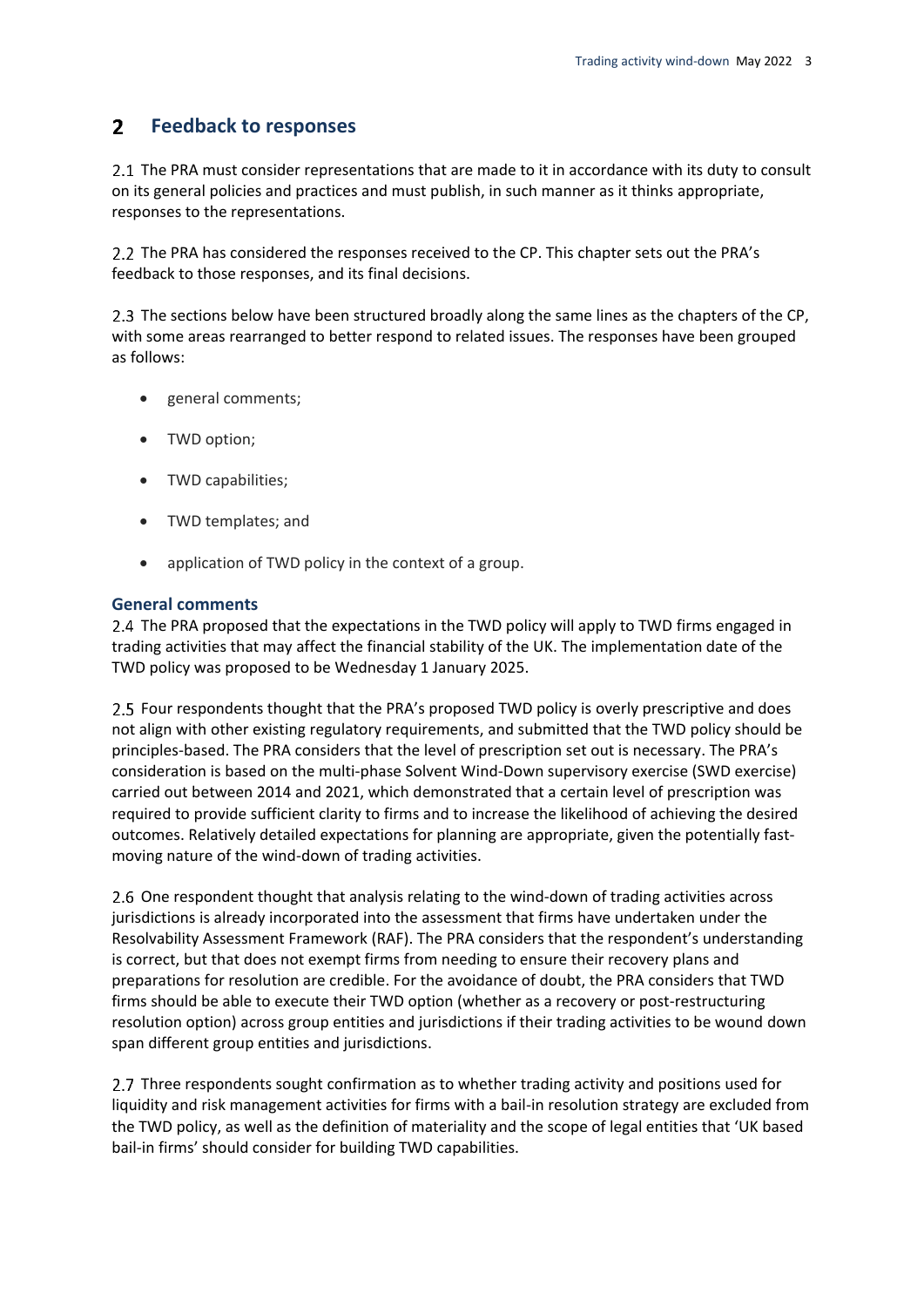2.8 The PRA does not intend to exclude the liquidity and risk management activities referred to by respondents from the scope of the TWD policy if these activities are carried out in connection with the trading book. As set out in paragraph 2.1 of SS1/22, the TWD policy applies to firms that meet each of the following criteria:

- firms that have been identified by the PRA as an 'other systemically important institution' (O-SII);
- firms that have the full or partial wind-down of their trading activities as a recovery and postresolution restructuring option; and
- firms that have either been notified by the Bank of England ('the Bank') that their preferred resolution strategy is Bank-led bail-in, or have been notified by the Bank that they are a 'material subsidiary' of a third-country group for the purposes of setting internal minimum requirement for own funds and eligible liabilities in the UK (for the definition of 'material subsidiary', please refer to paragraph 7.3 of The Bank's approach to setting a minimum requirement for own funds and eligible liabilities (MREL) SoP).3

2.9 Firms should contact their PRA supervisor if they are uncertain about the applicability of the TWD policy.

2.10 Four respondents suggested providing a later deadline, or additional time, for TWD firms with limited experience in previous SWD exercise to implement the TWD policy. Two respondents suggested that there is competition for resources and infrastructure driven by other regulatory change, which will make the implementation date of the TWD policy challenging.

2.11 The PRA considers that it is important for the TWD policy to be implemented without significant delay in the interest of maintaining a level-playing field internationally. However, to provide more flexibility for firms to meet PRA expectations in light of other upcoming regulatory initiatives, the PRA has decided to postpone the implementation date to Monday 3 March 2025.

#### **TWD option**

2.12 The PRA proposed in its draft SS 'Trading activity wind-down' how TWD firms should develop the TWD option in the context of recovery and post-resolution restructuring. The PRA proposed that a TWD scenario (or scenarios) should be used to develop and test the TWD option, and a baseline set of factors should be included by TWD firms when designing the TWD scenario.

2.13 Four respondents commented that the wind-down of trading activities should not be a mandatory recovery or post-resolution restructuring option. The four respondents commented that a recovery plan is owned by a firm's senior management, who determines the recovery option, the triggering and choice of the recovery plan and option, and the required information to support decision-making and execution of such plan and option. One respondent challenged the consistency between the general legal framework applicable to firms and the PRA's proposed expectations on the wind-down of trading activities during recovery. Two respondents suggested that the PRA should not expect an automatic execution of the TWD option documented within a recovery plan.

2.14 The PRA considers that under Rule 2.11 in the Recovery Plans Part of the PRA Rulebook, a firm is required to demonstrate that the implementation of the arrangements proposed in the recovery plan is reasonably likely to maintain or restore its viability and financial position. It is also required to avoid any significant adverse effect on the financial system to the maximum extent possible. Under

<sup>3</sup> December 2021: [https://www.bankofengland.co.uk/paper/2021/the-boes-approach-to-setting-mrel-sop.](https://www.bankofengland.co.uk/paper/2021/the-boes-approach-to-setting-mrel-sop)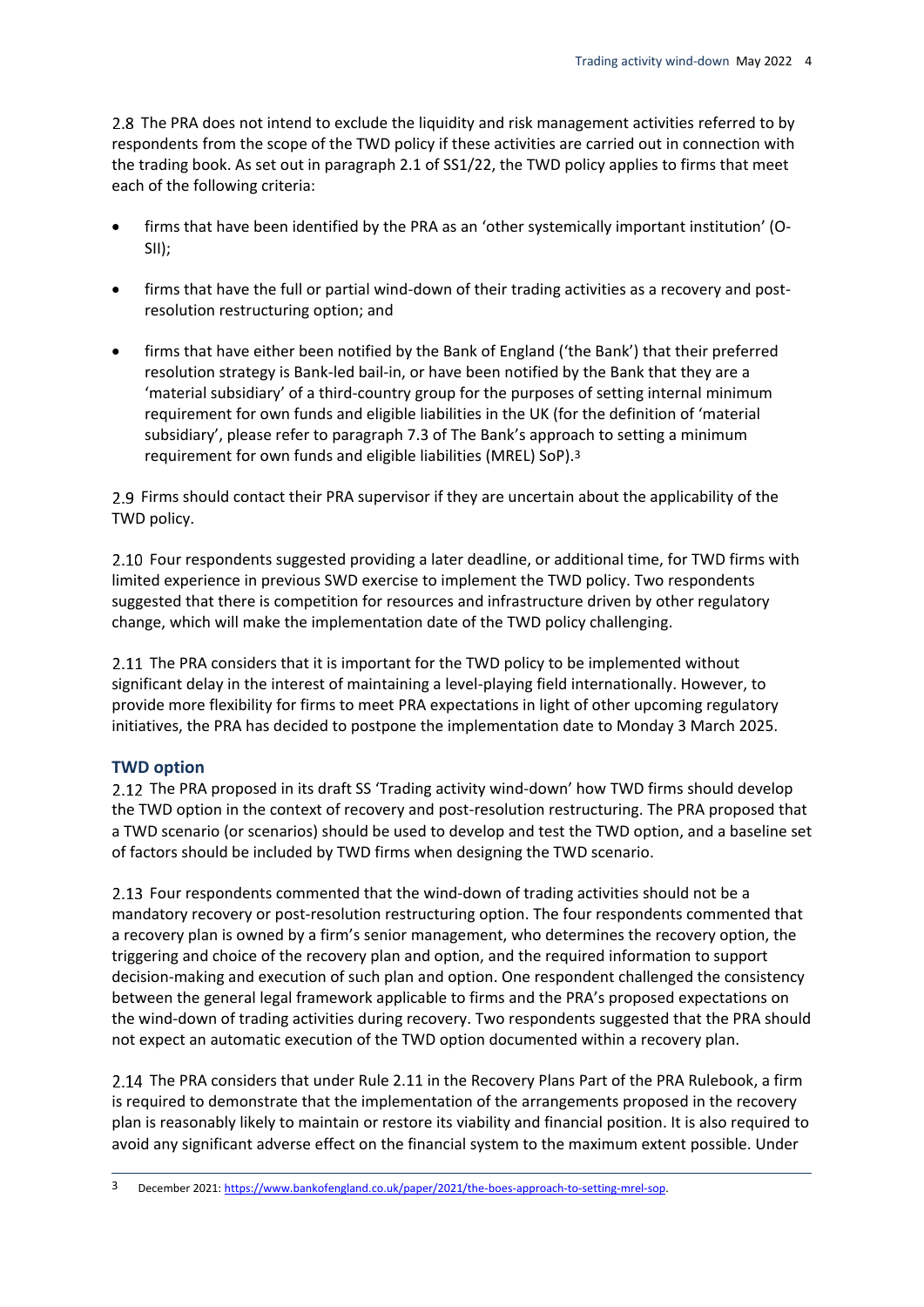Rule 8 in the Fundamental Rules Part of the PRA Rulebook, a firm must prepare for resolution so, if the need arises, it can be resolved in an orderly manner with a minimum disruption of critical services.

2.15 Given the systemic importance of TWD firms, the PRA considers that a TWD firm, which engages in trading activities but does not include the TWD option as a recovery and post-resolution restructuring option, would not be reasonably likely to maintain or restore its viability and financial position while avoiding, to the maximum extent possible, any significant adverse effect on the financial system. The PRA also considers that these firms would not be prepared to be resolved in an orderly manner. Therefore, not preparing a TWD option may make these firms not recoverable or resolvable, and is likely to put these firms in breach of requirements in the Recovery Plans Part, and the Fundamental Rules Part, of the PRA Rulebook.

2.16 TWD firms may contact PRA supervisors to clarify the need for a TWD option and provide justification for not preparing a TWD option. In the event of executing the TWD option, the winddown of trading activities may be full or partial, depending on firm-specific factors (including business model, trading activities engaged in by the firm, and specific regulatory requirements to which the firm is subject). For the avoidance of doubt, the PRA's expectation is that TWD firms develop TWD capabilities based on having to execute a full wind-down of their trading activities in post-resolution restructuring. TWD capabilities developed on this basis should be adaptable to deal with less severe circumstances. For a TWD firm which only includes partial wind-down of trading activities as a recovery and post-resolution restructuring option, the firm is still expected to demonstrate and provide assurance to the PRA that the TWD capabilities it has developed, can support the potential execution of a full wind-down of trading activities in post-resolution restructuring.

2.17 The PRA considers that the focus of the TWD policy is for firms to build the TWD capabilities. The PRA is not requiring the automatic execution of the TWD option documented within a recovery plan. However, firms are required to include in their recovery plans appropriate conditions and procedures to ensure the timely implementation of recovery actions.

2.18 One respondent considered that the 'viability' of a TWD option is a more important factor than whether it is geared towards a particular optimisation (eg capital, liquidity). The PRA considers that when a TWD firm develops its TWD option, it should ensure that the execution of its TWD option is reasonably likely to maintain or restore its financial position (see Rule 2.11 in the Recovery Plans Part of the PRA Rulebook), taking capital and liquidity into consideration. The PRA considers that if there are factors which reduce the likelihood of success or effectiveness of the recovery option (eg the TWD option), firms should detail these issues. Firms should also identify and have a plan to conduct measures that could be taken to improve the credibility of the option.4

2.19 Four respondents commented that the PRA's expectations on the design, development, and testing of the TWD scenario are too prescriptive, departing from existing stress testing frameworks. Two respondents suggested that firms should be informed by their own views of firm-specific risks and vulnerabilities.

2.20 The PRA encourages firms to leverage existing stress testing capabilities in designing and testing the TWD scenario. However, the PRA considers that a certain level of prescription is required to provide firms with sufficient clarity, and to increase the likelihood of achieving the desired outcomes, based on the experience of the SWD exercise. The PRA considers that relatively detailed expectations for planning are appropriate, given the potentially fast-moving nature of the wind-

<sup>4</sup> Paragraph 2.9, SS9/17.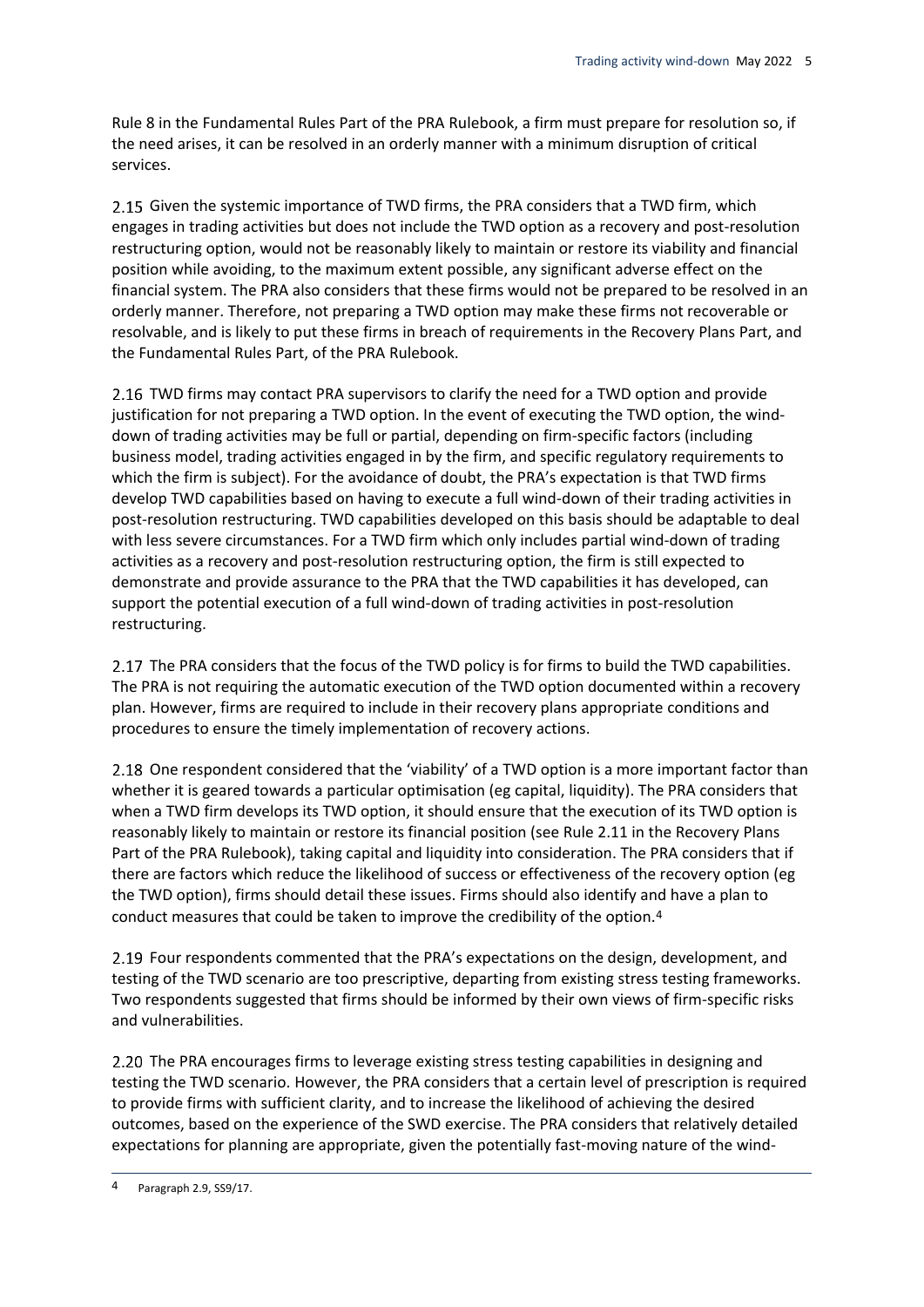down of trading activities. The PRA considers that firms should ensure that the minimum baseline set of factors and any firm-specific factors are accounted for in the scenario design in order to meet the PRA's expectations in the TWD policy. This can help firms ensure, and demonstrate, that their TWD scenario is a sufficiently robust test of the TWD option, and that the recovery plan is credible as a whole.

#### **TWD capabilities**

2.21 The PRA proposed a set of expectations for the TWD capabilities which TWD firms should have to enable them to develop and execute the TWD option in a variety of real-life circumstances. Such capabilities included information provision and decision-making capabilities, as well as refresh capabilities.

2.22 One respondent sought clarification as to whether the TWD capabilities should be built to support recovery planning only, or should support both the recovery and resolution period. Two respondents requested clarification on the definition of 'recent available' data and the scope of such data. One respondent suggested that the date at which valuations will be produced at the start of the valuation process be used for the purpose of the TWD policy. The respondent further proposed that if an intra-month date is required, firms should have the flexibility to develop an approach to inform the date determined by the valuer, based on the date as close as possible before the expected date that a firm will be put into resolution.

2.23 The PRA considers that:

- TWD capabilities should support the development and execution of the TWD option in a variety of real-life circumstances, including both in recovery and post-resolution restructuring;
- 'recent available' data refers to data calculated as at the date of the refresh (for more details, please refer to paragraph 4.18 of SS1/22) and the scope of such data should cover TWD firms' balance sheet and the TWD scenario; and
- for the purpose of the TWD policy, the relevant date should be the date from which the valuation of TWD firms' trading activities are used to project their financial resources throughout the wind-down period (see footnote 28 of SS1/22).

Four respondents considered the PRA's expectations on TWD capabilities too prescriptive. Four respondents commented that granular modelling and sensitivity analysis, as well as the resultant refreshes, may be misleading during market-wide stress. Four respondents suggested that producing front-to-back hypothetical results with overlays from different exit strategies within a number of days would not deliver an optimal outcome in reality. Four respondents also commented that the TWD capabilities should focus on producing information which can support decision-making. One respondent suggested that a higher-level approximation between month ends with respect to the refresh capabilities and sensitivity analysis is considered to be sufficient for internal decision-making. Two respondents suggested that expert judgement, instead of a TWD model, should be used to bridge gaps between dynamic market conditions and a conservative modelled baseline. The two respondents also suggested that there is limited value from a data refresh of wind-down costs which rely heavily on expert judgement.

2.25 The PRA considers that its expectations for TWD capabilities is proportionate. TWD firms need to be able to provide reliable information which can support decision-making and the execution of the TWD option. The PRA further considers that firms need to be able to refresh data and the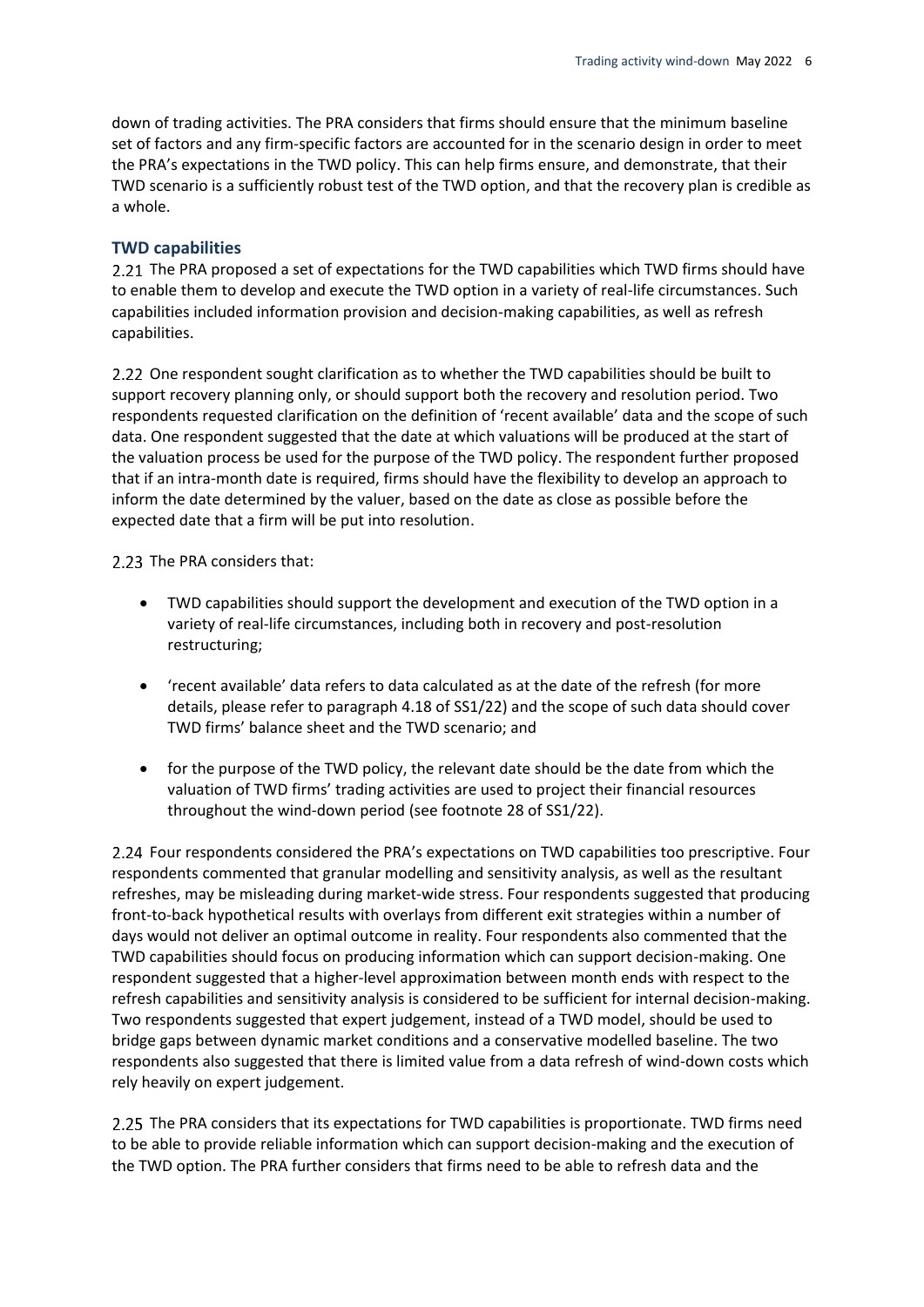components of the TWD option in a timely manner to respond to changing real-life circumstances. The PRA considers this is important, given the fast-moving nature and complexity of trading activities. The PRA considers that this should ensure that decision-making by TWD firms, the PRA, and the Bank (as the resolution authority) is based on a materially accurate reflection of the real-life circumstances faced by firms. The PRA considers that information used for decision-making will have to rely on underlying data of sufficient granularity and quality as well as the capability of refreshing relevant information in a matter of days or weeks as stated in Chapter 4 of SS1/22. The PRA considers that lack of TWD capabilities may result in the TWD firm's inability to support informed decision-making for the potential execution of the TWD option.

2.26 The PRA considers that TWD firms should have refresh capabilities as expected in the TWD policy. The PRA considers that data refresh is generally anticipated to be conducted based on firms' initial plan (prepared before stress) on the execution of the TWD option. With full plan refresh (which may be based on a plan more tailored to the live stress situation faced by firms), the projections produced by firms as part of the data refresh output should become more accurate. The PRA considers that the capability to refresh a TWD model and a firm's judgement (including any adjustments or approximations applied) should be used together in modelling and making projections. However, judgement should not be used as a substitute for updating a model with more current data and making appropriate adjustments.

#### Financial resources and risk projections

2.27 The PRA proposed an expectation that TWD firms be able to forecast the impact of the TWD scenario on capital requirements, capital resources, and liquidity. The PRA elaborated how different factors should be projected throughout the wind-down period.

2.28 Regarding exit costs, one respondent commented that a counterparty view is required for economic value evaluation for bail-in recapitalisation under other regulatory requirements, and that trades are more commonly conducted on a counterparty basis. Therefore, the PRA's Exit Costs Template which is structured as product analysis seems incompatible and inconsistent. Three respondents considered it more appropriate to update exit costs in the full plan refresh, with one of the respondents citing that exit costs remain relatively stable based on the previous SWD exercise. The respondent similarly suggested that operational costs do not require shorter order refreshes.

2.29 The PRA considers that 'Products' and 'Counterparty Types' are both included as the segmentation dimension in the Exit Costs Template.5 The product segmentation in the Exit Costs Template may still be appropriate and applicable in covering the situation where counterparties exposure is novated. The PRA considers that costs which appear to be stable in going concern or a business-as-usual (BAU) situation may become volatile during stress. Therefore, the PRA considers that TWD firms should have the TWD capabilities to refresh such costs within a matter of days, in order to provide timely information to support decision-making during stress.

2.30 Two respondents sought technical clarifications on RBLs, asking whether instantaneous or noninstantaneous market shock should be modelled and the appropriateness of the loss-spreading, and whether a scenario-based or distributional-based approach should be adopted. The two respondents suggested that the comparison against RBLs equal to Pillar 1 plus Pillar 2A, appears to be inconsistent and unreasonable.

2.31 The PRA does not expect TWD firms to develop complex modelling (such as market-driven risk changes and trading behaviour throughout the wind-down period) to calculate RBLs. The PRA considers that firms are expected to adapt existing risk measures (such as BAU stress losses and the

<sup>5</sup> Appendices, SS1/22.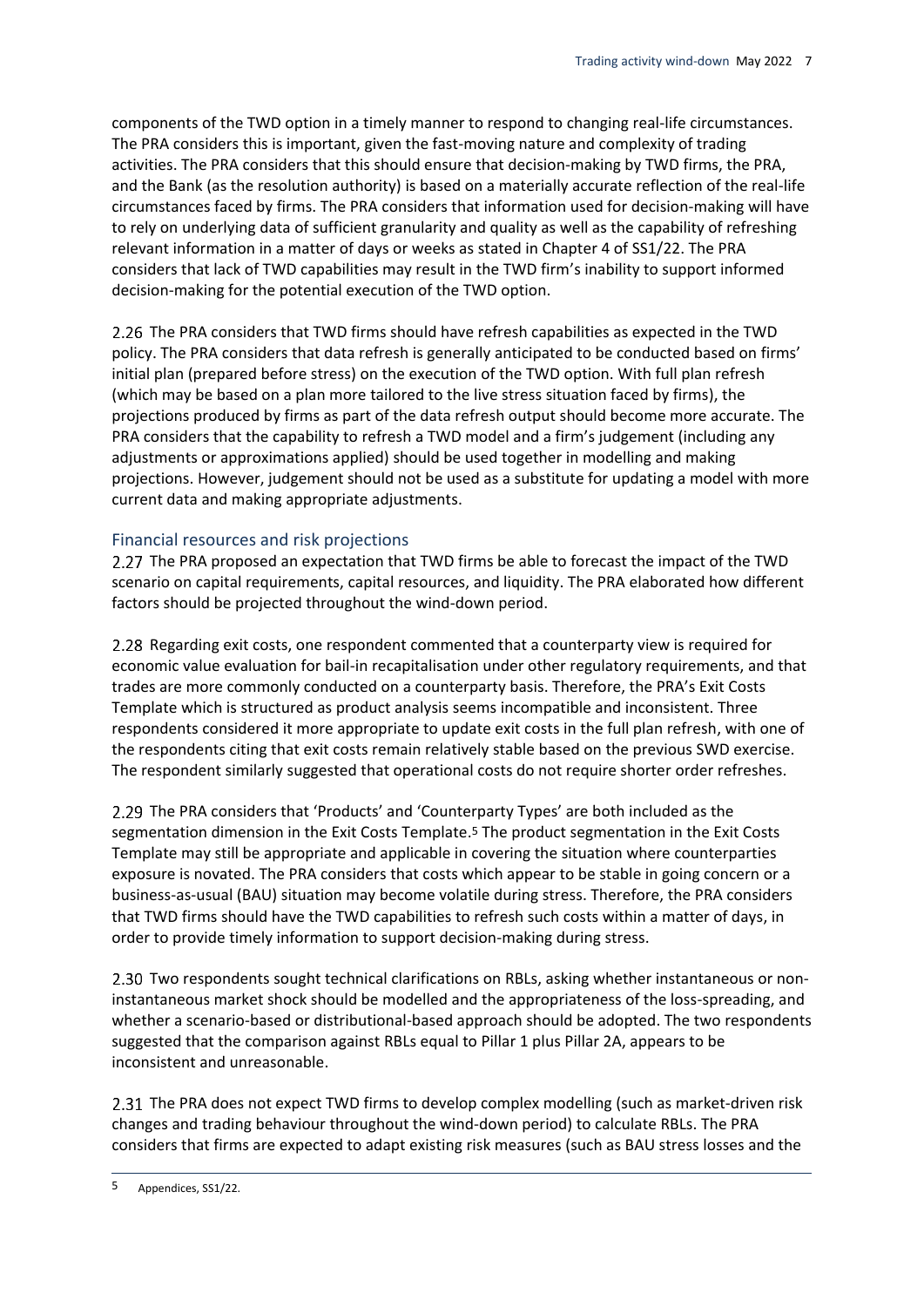projected capital requirements described in paragraphs 4.41-4.43 of SS1/22) using their own judgement to derive an appropriate level of insight into the potential magnitude of losses during the wind-down.

2.32 The PRA considers both scenario-based and distributional-based approaches acceptable for the projection of RBLs. The PRA considers that firms may use simple techniques to adjust losses calculated on an instantaneous basis to reflect the non-instantaneous nature of RBLs. For example, under a scenario-based approach, firms could apply a multiplier to a suitable BAU stress number to reflect risk changes, a different time frame and other points of difference between the BAU and TWD scenarios. Alternatively, the evolution of loss distributions implied by components of the capital projection could be converted using statistical approximations into a loss distribution for the wind-down period from which RBLs can be derived. The PRA considers that firms may make appropriate assumptions about how RBLs are spread throughout the wind-down period. However, firms are expected to be capable of refreshing these assumptions.

2.33 The PRA clarifies the comparison of RBLs against Pillar 1 and Pillar 2A is only intended to serve the purpose of setting context for understanding the results of a firm's RBL calculation as part of the PRA's assessment. The PRA agrees that Pillar 1 and Pillar 2A may not be an appropriate measure of RBLs and will consider relevant factors in its assessment.

2.34 The PRA has revised paragraphs 4.27, 4.39-4.40 of SS1/22 to provide further clarification on the projection of RBLs.

2.35 Two respondents commented that the existing regulatory requirements on liquidity coverage ratio (LCR) will not be able to be met by a firm executing the TWD option during severe stress or resolution. One respondent commented that the LCR rules are based on pre-stress contractual maturities which are unlikely to apply during the TWD scenario. Two respondents suggested that the focus should not be on granular monthly forecasting of the LCR. One respondent believed that it is not possible to conduct daily run of order of allocation, to which LCR is sensitive, and suggested that approximate methodologies be permitted for LCR projection. One respondent commented that intra-day flow data is unhelpful because it becomes out of date quickly. Another respondent suggested that granular cash flow projections present a capacity challenge when the strategy is largely based on short-term risk neutral novation.

2.36 The PRA considers that the TWD policy does not impose requirements on TWD firms regarding the maintenance of LCR, but rather an expectation on firms to have the TWD capabilities to forecast the impact of the TWD scenario on the firm's liquidity throughout the wind-down period. Firms should refer to paragraph 2.17 of SS9/17 which states that firms are expected to quantify financial impact of recovery options (such as the TWD option) in terms of LCR.

2.37 Firms are required by the Rule 3.1 in the Internal Liquidity Adequacy Assessment Part of the PRA Rulebook to have the ability to identify, measure, manage and monitor liquidity risk, and funding risk over an appropriate set of time horizons, including intra-day, as part of the overall liquidity adequacy rule. According to paragraph 2.24 of SS24/15 'The PRA's approach to supervising liquidity and funding risks',<sup>6</sup> firms are expected to demonstrate robust analysis of their intra-day liquidity risk profile both in BAU and stress scenarios. For the purpose of the TWD policy, the PRA considers that intra-day flow data should enable TWD firms to identify the portion of liquidity resources needed to be ring-fenced to meet intra-day liquidity needs. TWD firms should be able to demonstrate to the PRA that the cash flow projection throughout the wind-down period is of a

<sup>6</sup> July 2021: [https://www.bankofengland.co.uk/prudential-regulation/publication/2015/the-pras-approach-to-supervising-liquidity](https://www.bankofengland.co.uk/prudential-regulation/publication/2015/the-pras-approach-to-supervising-liquidity-and-funding-risks-ss)[and-funding-risks-ss.](https://www.bankofengland.co.uk/prudential-regulation/publication/2015/the-pras-approach-to-supervising-liquidity-and-funding-risks-ss)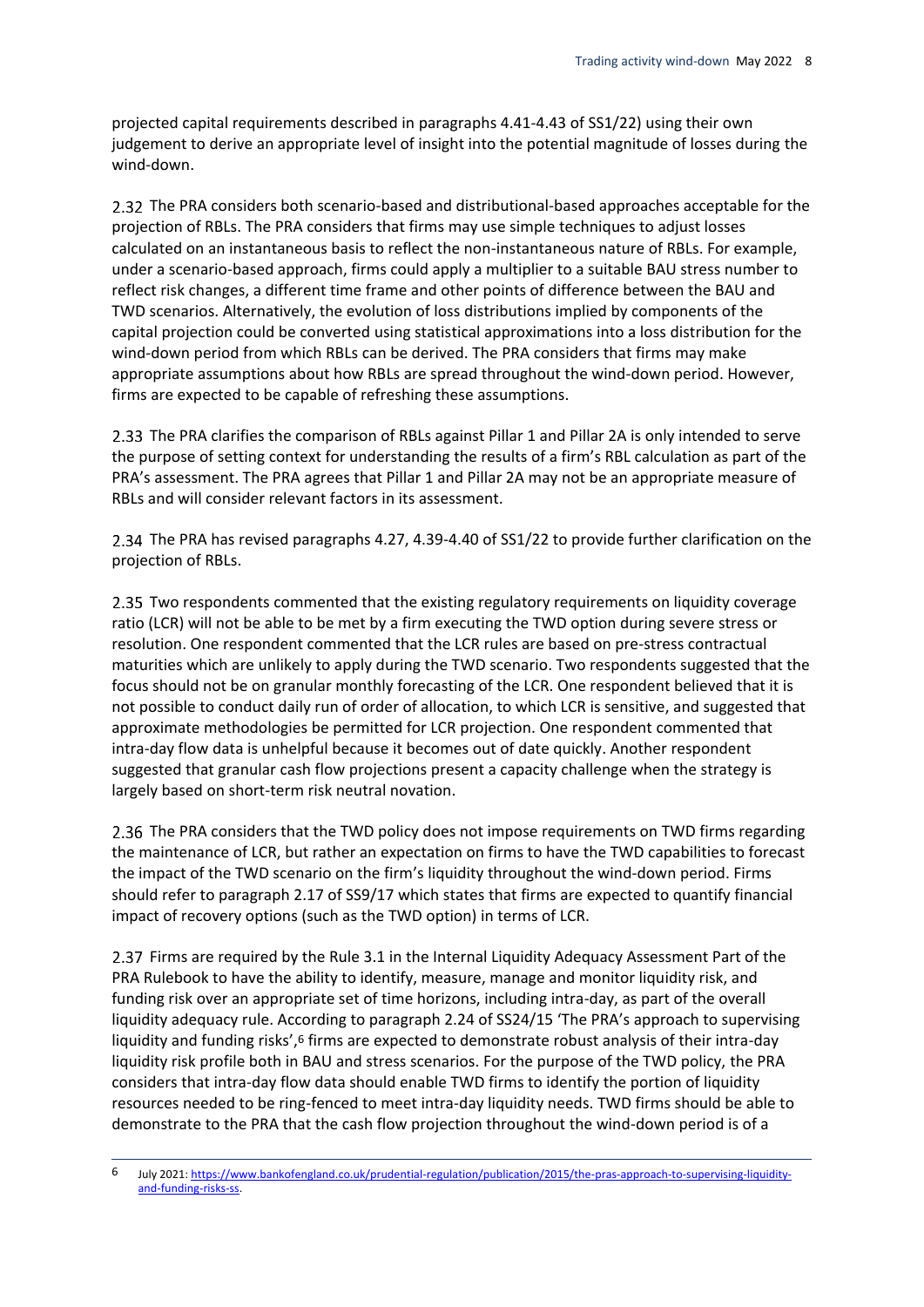sufficient granularity to provide a materially accurate estimation of cash flows as a result of positions being exited so as to support decision-making.

Where a TWD firm has no, or only a very small non-trading book, the PRA does not expect the firm to spend disproportionate effort in LCR projection. The PRA therefore considers it acceptable to adopt approximate methodologies in such cases. In contrast, the PRA considers it important for firms with a material non-trading book that will continue to exist after the wind-down to have the capabilities to forecast LCR, which will be a requirement continuously relevant to the firm. Firms can refer to the Liquidity Analysis Template7 and the accompanying Guidance for Completing the Liquidity Analysis Template8 for guidance concerning the breadth and granularity of data that the PRA expects firms to be able to produce regarding liquidity.

#### Sensitivity analysis

2.39 The PRA proposed an expectation that TWD firms be capable of performing sensitivity analysis using an appropriate level of modelling. The PRA also proposed that sensitivities of capital and liquidity should include a minimum set of factors.

2.40 Four respondents commented that the PRA's expectations on sensitivity analysis are too prescriptive. One respondent suggested the minimum set of factors be considered as examples only. One respondent argued that sensitivity analysis should be applied where it is simple to achieve and where outputs can support decision-making. Three respondents commented that sensitivity analysis should be permitted to be iterative and adjusted in a timely manner during the execution of the TWD option. Three respondents suggested that firms should be permitted to use credible approximations.

The PRA's expectation is that, instead of applying sensitivity analysis where it is simple to achieve as argued by a respondent, sensitivity analysis should be incorporated, where possible and proportionate, into the model for the projections based on the TWD scenario. This reflects the PRA's consideration that it may not be possible to incorporate some types of sensitivity without generating undue modelling complexity that is disproportionate to the extra informational value.

2.42 The PRA considers that sensitivity analysis incorporating factors listed in paragraph 4.49 of SS1/22 provides relevant information and improves planning as well as decision-making for the development and execution of the TWD option. The PRA considers that TWD capabilities should enable TWD firms to produce information and data to support decision-making before, during, and after a firm-specific and/or market-wide stress. For the purpose of executing the TWD option, the PRA anticipates that firms will use sensitivity analysis to produce information (eg a range of plausible impacts on the firm's capital and liquidity projections following the execution of the TWD option) that feeds into the decision-making process in the run-up to the execution of the option.

2.43 The PRA considers that approximate methodologies and bounding techniques may be useful and appropriate in determining the level of modelling complexity for sensitivity analysis. The PRA considers that when TWD firms conduct sensitivity analysis, changing the design of the TWD scenario and comparing results in different iterations may enable firms to better quantify the impact of alternative key assumptions to those assumed under the TWD scenario. This also validates approximate methodologies and any potential judgements made.

2.44 Respondents made specific technical comments on the list of minimum set of factors to be included for sensitivities of capital and liquidity. One respondent suggested that most actions

 $\frac{7}{8}$  Appendices, SS1/22.

Appendices, SS1/22.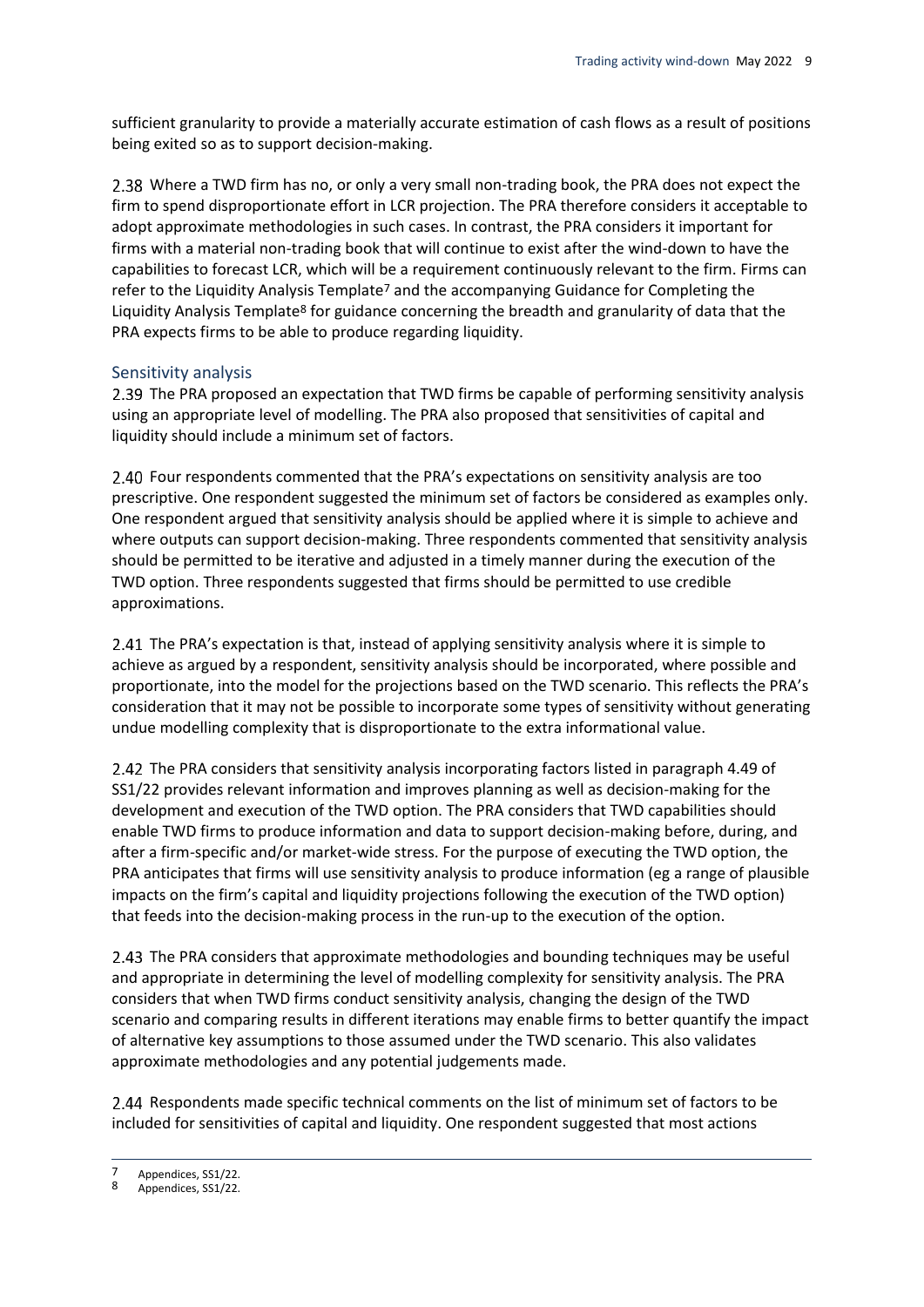provide the benefit of risk reduction as well as the maintenance of capital and liquidity. Another respondent challenged the value of estimations made under certain scenarios that require significant judgement to be made.

2.45 The PRA considers that TWD firms should seek to conserve both capital and liquidity in selecting actions to be taken, and to adopt a prudent approach to risk management. The PRA considers that capital or liquidity may have to be respectively prioritised if needed. However, firms should have the TWD capabilities to set out the alternative actions, arrangements, and measures the firms will take if the prioritisation changes.

2.46 The PRA considers that there are actions, arrangements or measures which do not benefit the dimension of risk, capital, and liquidity concurrently. For example, the PRA considers that selling securities held as delta hedges to a derivative portfolio and replacing with derivatives may generate liquidity but also market risk (ie basis risk) at the same time.

2.47 Moreover, the PRA considers that judgement or approximation may be needed by TWD firms in certain circumstances, and if applied appropriately, the result of the sensitivity analysis can still be of informational value and able to support decision-making by firms, the PRA, and the Bank (as the resolution authority).

#### **Testing**

2.48 The PRA proposed that its expectations on governance arrangements for recovery planning set out in SS9/17 apply to a TWD firm's TWD capabilities.

Two respondents supported appropriate governance arrangements regarding the testing of TWD capabilities. Two respondents suggested that the timetable for testing be allowed to be integrated with group testing. The PRA considers it would be acceptable for TWD firms to choose to align their local testing timing with their group, provided that such arrangements do not impede the firms' compliance with the TWD policy and other existing regulatory requirements.

2.50 One respondent commented that firms should apply their own arrangements regarding the testing of TWD capabilities to ensure they have the necessary measures in place to support resolvability. The PRA considers that firms' arrangements should be able to support the execution of the TWD option during both recovery and post-resolution restructuring, instead of only having the measures to support resolvability. Therefore, the PRA expects TWD firms to perform testing of TWD capabilities in a way that aligns with the PRA's existing recovery and resolution requirements.

2.51 In the context of resolution, the PRA would like to additionally clarify that while firms should apply their own arrangements to support resolvability in the first instance, the Bank (as the resolution authority) will consider the effectiveness of firms' own arrangements when carrying out the Bank's own resolvability assessments. To gain assurance, the Bank may ask firms for further evidence. It is important for firms to read the TWD policy in conjunction with, amongst others, 9 SS9/17 and The Bank's Approach to Assessing Resolvability SoP.10

#### **TWD templates**

2.52 The PRA proposed to publish templates<sup>11</sup> as a guide for TWD firms to understand the breadth and granularity of data that they should be able to produce using their TWD capabilities.

[assessment-framework-policy-documents.](https://www.bankofengland.co.uk/financial-stability/resolution/resolvability-assessment-framework/resolvability-assessment-framework-policy-documents)

<sup>9</sup> Paragraph 1.20, SS1/22.

<sup>10</sup> May 2021: [https://www.bankofengland.co.uk/financial-stability/resolution/resolvability-assessment-framework/resolvability-](https://www.bankofengland.co.uk/financial-stability/resolution/resolvability-assessment-framework/resolvability-assessment-framework-policy-documents)

<sup>11</sup> Appendices, SS1/22.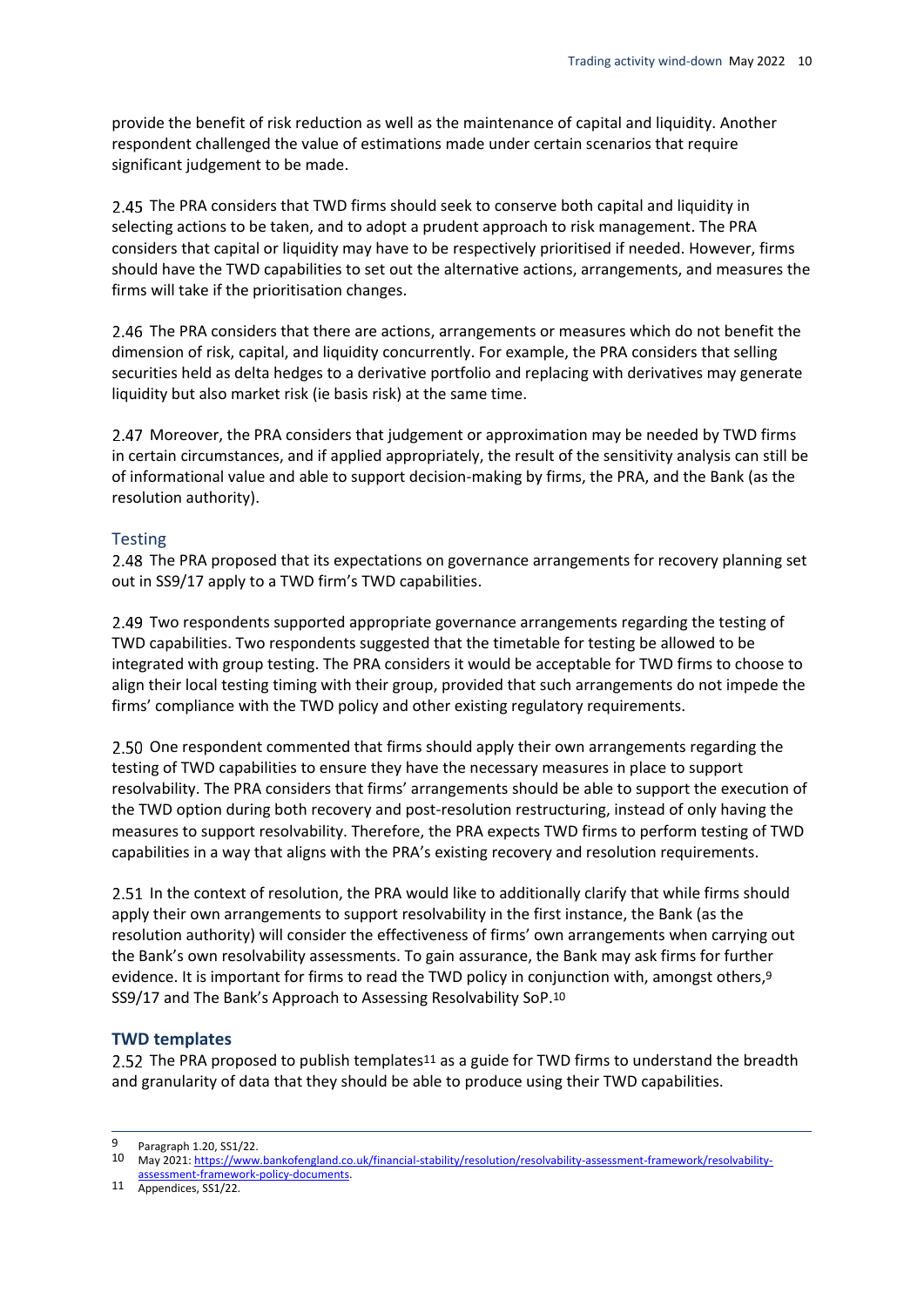2.53 One respondent sought clarification on the purpose of the templates. Another respondent was of the view that the templates are in substance mandatory because the templates set the benchmark on the level of data granularity expected. Four respondents commented that, in their opinion, granular data in the templates do not support decision-making in general, and firms should be allowed to determine the data granularity and use existing systems and reports. One respondent suggested that summarised information can better serve the purpose of decision-making. One respondent suggested that the policy expectation should be for firms to develop reporting to support decision-making.

2.54 The PRA considers that the purpose of the templates is to provide a guide to TWD firms as to the breadth and granularity of data that the PRA expects firms to be able to produce so that they can conduct meaningful analysis. It is important for firms to build and maintain the capabilities to produce the data in the TWD templates before any stress so that firms will be able to provide information in a timely manner for decision-making by the firms' management, the PRA and the Bank (as the resolution authority) in recovery and resolution. The PRA considers that it is inadequate for firms to only start building such capabilities in the firms' run-up to or during recovery and resolution.

2.55 The TWD policy imposes no requirements on firms regarding the preferred presentation format of information to senior management. In practice, the PRA considers that firms will use less granular data, summarising the data from the templates (or from their own granular analytical work, if they have not used the templates) to report to senior management and support decision-making. However, the PRA considers that information used to support informed decision-making will rely on underlying data of sufficient granularity and quality.

2.56 The PRA considers that firms are also permitted, and indeed encouraged, to leverage existing BAU management information systems and reports in building up their TWD capabilities. The PRA expects firms to have controls in place to ensure proper quality assurance on data and have appropriate cross referencing and reconciliation to other BAU data sources such as regulatory reporting data.

2.57 While TWD firms will be able to demonstrate that they meet the PRA's expectations in the TWD policy with the use of the templates, firms may present the relevant data in a different format than has been set out in the templates. Firms should be able to satisfy the PRA that taking a different approach with reference to the size and complexity of their trading activities would meet the PRA's expectations in the TWD policy. In such cases, the PRA would expect firms to conduct an analysis on their own format of data templates against the PRA's TWD templates. Firms should be able to explain that their own format of data templates achieve the same outcomes and level of completeness as expected in the TWD policy.

2.58 Paragraph 5.3 of SS1/22 has been revised to reflect the PRA's expectations on firms which intend to adopt their own format of data templates. Moreover, the PRA has renamed the data templates as 'TWD templates' to make it more consistent with the nature of a PRA's SS, which sets expectations on firms as opposed to mandatory requirements.

#### **Application of TWD policy in the context of a group**

2.59 The PRA proposed that its expectations contained within the TWD policy do not apply to thirdcountry branches. The PRA also proposed that TWD firms which are UK subsidiaries of third-country groups leverage their group capabilities to meet the TWD policy where possible, but develop local TWD capabilities of their own in the case of insufficient group capabilities and be able to provide local-level assurance of local TWD capabilities.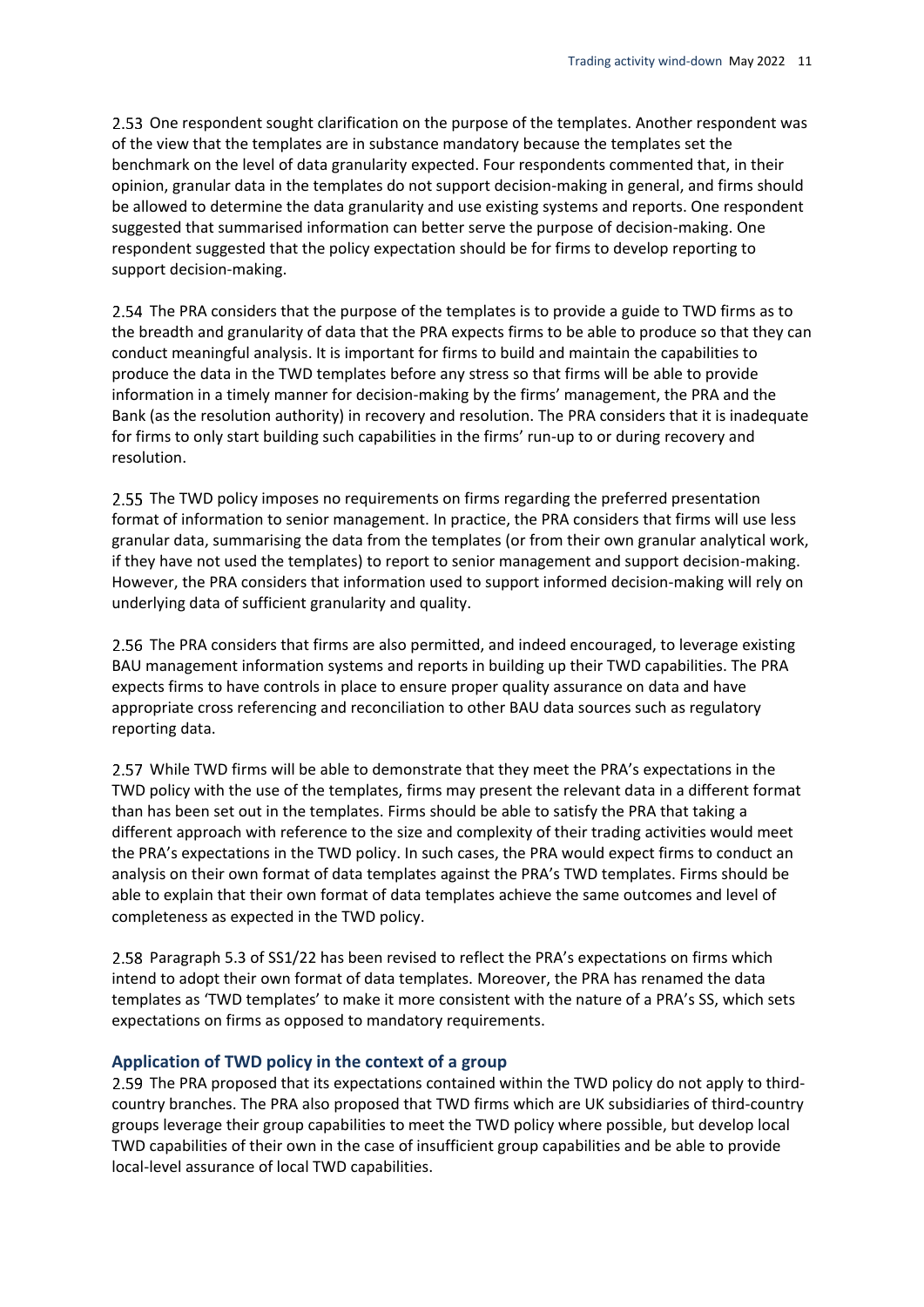2.60 Two respondents suggested that the TWD policy should not apply to third-country branches, whether directly or indirectly. One respondent sought clarification on the PRA's approach to the subsidiarisation of a branch if there is a lack of commitment from the home authority for developing a broadly equivalent framework. The PRA reiterates that the TWD policy does not apply to thirdcountry branches. However, the contents of the TWD policy may be of interest to a range of other firms outside the scope of the TWD policy with large trading books. The PRA considers that the exclusion of third-country branches from the TWD policy reflects a proportionate approach based on their legal status, as opposed to an acceptance for them to act on a less prudent basis. The PRA considers subsidiarisation of a branch on case-by-case basis. Further details on the PRA's expectations in this area can be found in [SS5/21 'International banks: The PRA's approach to branch](https://www.bankofengland.co.uk/-/media/boe/files/prudential-regulation/supervisory-statement/2021/ss521-july-2021.pdf?la=en&hash=D45354116A8BB3F7DC567815C61878203300A2B1)  [and subsidiary supervision'](https://www.bankofengland.co.uk/-/media/boe/files/prudential-regulation/supervisory-statement/2021/ss521-july-2021.pdf?la=en&hash=D45354116A8BB3F7DC567815C61878203300A2B1).12

2.61 Two respondents sought clarification on how the TWD option should be assessed or applied in recovery planning and post-resolution restructuring for UK subsidiaries in third-country groups. One respondent assumed that the PRA would rely on the group's home resolution plan to demonstrate that UK subsidiaries already have the wind down of their trading activities as a recovery option. Another respondent suggested that the PRA assess group plans and capabilities against the TWD policy, and discuss perceived gaps with the resolution authority at group level, rather than seeking to liaise indirectly via the relevant firms. Three respondents commented that local TWD capabilities are not required under certain circumstances (such as when the group has certain TWD capabilities, or when the entities or businesses would have been wound down during recovery or resolution).

2.62 Regarding the interplay between the TWD option and recovery and post-resolution restructuring planning, the PRA considers that firms' work on recovery and resolution should be consistent and viewed as complementary. Firms (including UK subsidiaries of third-country groups) should include in their recovery plans the impact of taking recovery options (including the TWD option). Concerning preparatory measures for recovery options, the PRA considers that firms should explicitly consider how they can reduce or mitigate the impact of recovery options on resolvability. Similarly, firms should consider the possibility that some recovery options may have been undertaken in an attempt to recover and so may no longer be available once the firm is in resolution. Firms may refer to SS9/17 and The Bank's SoP on Restructuring Planning13 for more details.

2.63 The PRA considers that TWD firms are responsible for ensuring their compliance with the TWD policy, and should not assume group capabilities will make them compliant. The PRA further considers firms should also be able to execute the TWD option (whether as a recovery or postrestructuring resolution option) across group entities and jurisdictions if the trading activities to be wound down span different group entities and jurisdictions.

2.64 The PRA expects that the set of TWD capabilities to be developed by TWD firms is based on having to execute a full wind-down of trading activities in post-resolution restructuring. Capabilities developed on this basis should be adaptable and useable in a variety of real-life circumstances (eg during recovery instead of post-resolution restructuring, or execution of a partial instead of full wind-down of trading activities).

2.65 The PRA and the Bank recognise the importance of cooperation with relevant home state supervisors and home resolution authority in the context of supervision of international banks. However, the PRA also supervises individual firms to advance its objectives under the Financial

<sup>12</sup> July 2021: [https://www.bankofengland.co.uk/prudential-regulation/publication/2021/july/pra-approach-to-branch-and-subsidiary](https://www.bankofengland.co.uk/prudential-regulation/publication/2021/july/pra-approach-to-branch-and-subsidiary-supervision-ss)[supervision-ss.](https://www.bankofengland.co.uk/prudential-regulation/publication/2021/july/pra-approach-to-branch-and-subsidiary-supervision-ss)

<sup>13</sup> May 2021: [https://www.bankofengland.co.uk/financial-stability/resolution/resolvability-assessment-framework/resolvability](https://www.bankofengland.co.uk/financial-stability/resolution/resolvability-assessment-framework/resolvability-assessment-framework-policy-documents)[assessment-framework-policy-documents.](https://www.bankofengland.co.uk/financial-stability/resolution/resolvability-assessment-framework/resolvability-assessment-framework-policy-documents)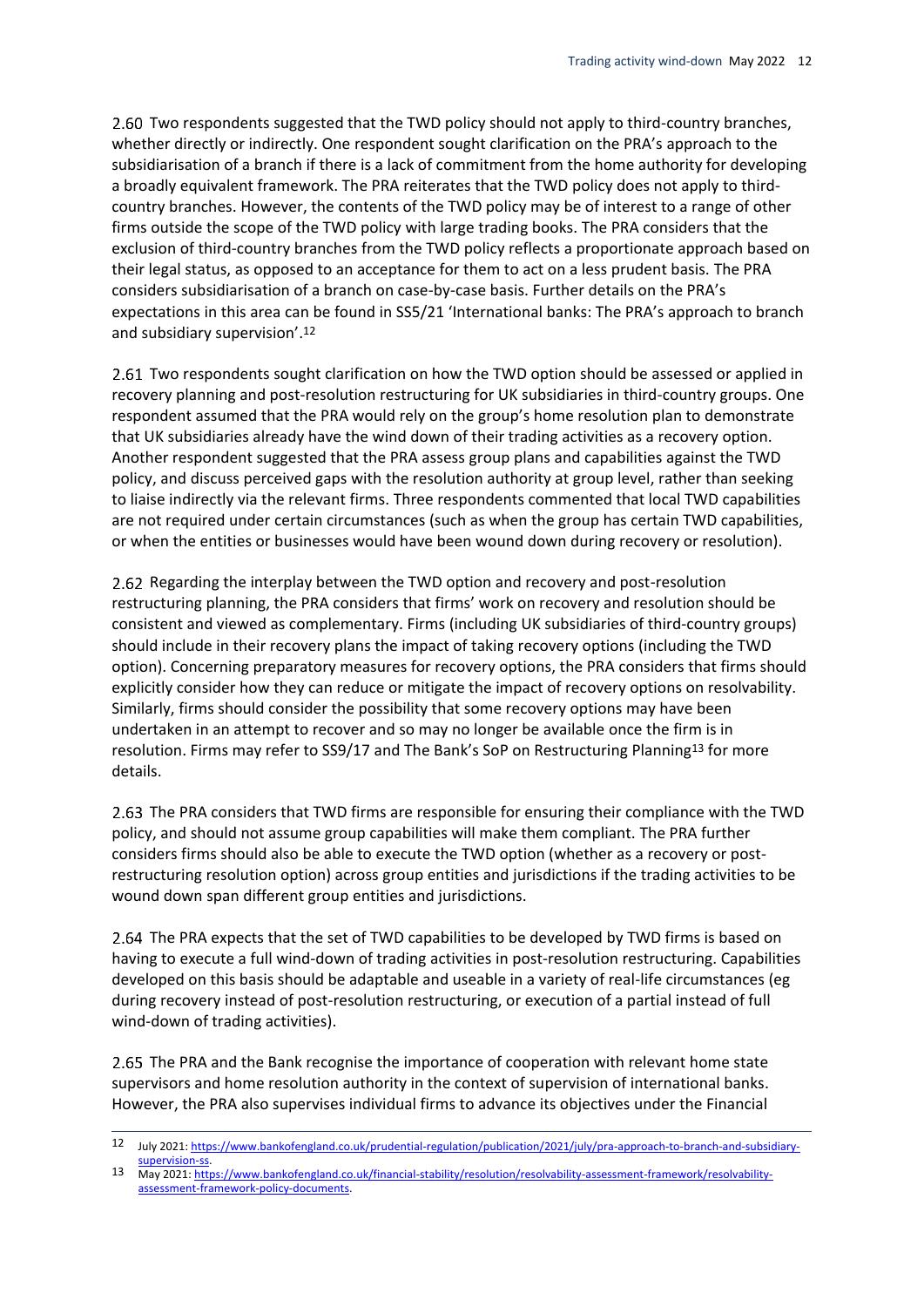Services and Markets Act 2000. Similarly, the Bank has a statutory responsibility to assess resolvability of individual UK firms.

2.66 For the avoidance of doubt, the PRA provides further explanation on how the TWD policy will be applied to TWD firms in the context of a group:

- For UK subsidiaries and branches within third-country O-SIIs groups, the Bank considers and assesses TWD capabilities at group level and has to be satisfied that the group capabilities deliver broadly comparable resolvability outcomes under the RAF. The PRA also has to be satisfied that the TWD capabilities used by TWD firms deliver the outcomes as expected in the TWD policy. If the group does not have sufficient capabilities to meet the expectations in the TWD policy, the UK subsidiary is expected to develop local TWD capabilities of its own and provide local-level assurance of local TWD capabilities.
- UK subsidiaries of third-country O-SII groups are subject to requirements in the Recovery Plans Part of the PRA Rulebook to draw up, maintain and submit to the PRA a recovery plan providing for measures to be taken by the firm during recovery stage. In line with the PRA's expectations in SS9/17 'Recovery planning', these UK subsidiaries are expected to include the TWD option and other recovery options at the legal entity level in their own recovery plans.
- TWD firms which are part of Capital Requirements Regulation (CRR) consolidation entities are expected to meet the expectations in the TWD policy at the group level and include the TWD option in the group recovery plan.

2.67 Paragraph 6.8 of SS1/22 has been added to provide details on TWD firms that are subsidiaries of third-country groups concerning their compliance with recovery and resolution requirements.